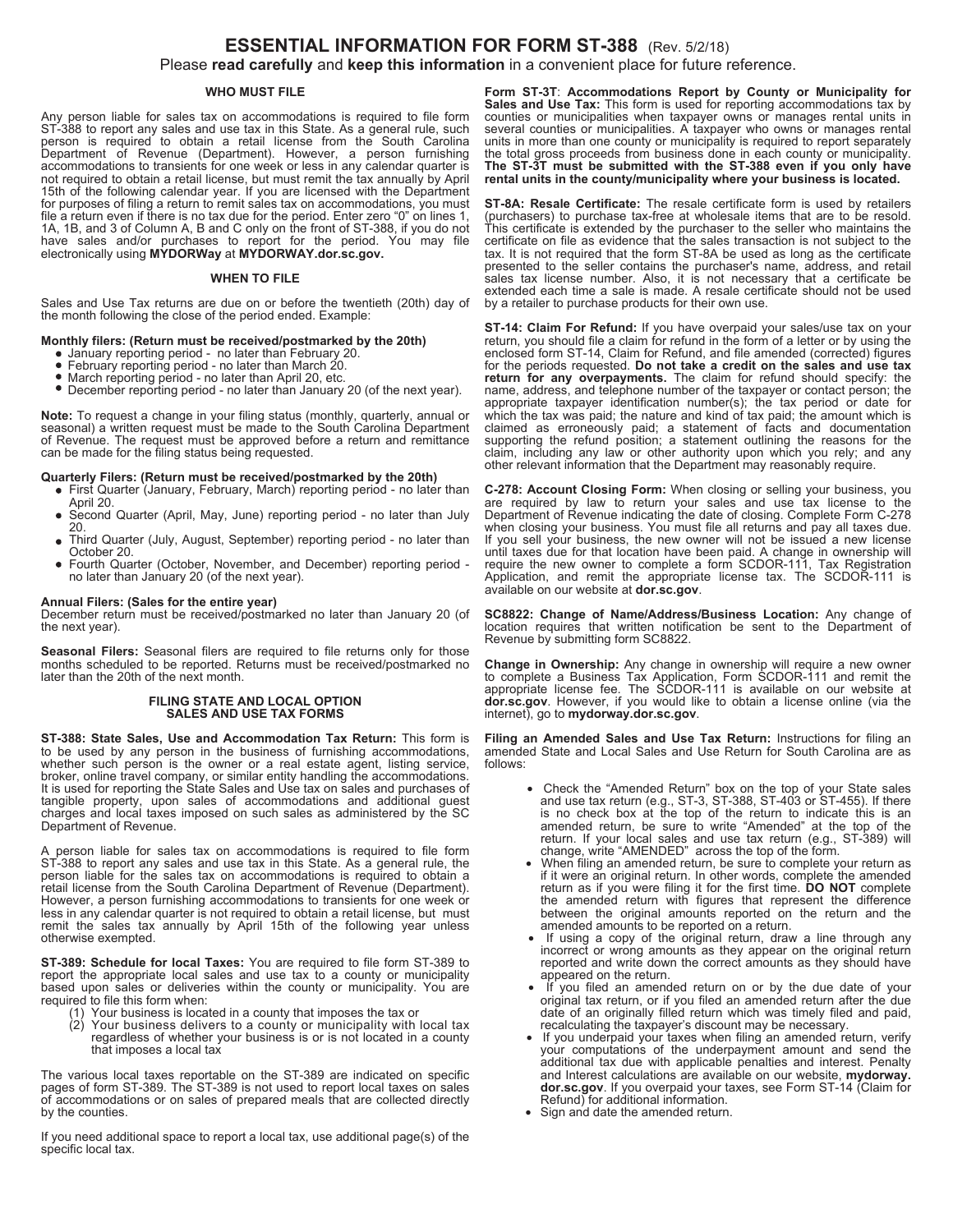# STEP-BY-STEP INSTRUCTIONS FOR ST-388 (Rev. 5/2/18)

5241

## **Please read this section before completing your form.**



If you are using a blank form be sure to indicate the following information: Business Name, Address, Retail License Number or Purchaser's Certificate (Use Tax Registration), Federal Employer Identification Number or other identifying information (social security number) and period covered. Please draw a line through any incorrect information, enter corrections and check the box on your return if your address changed.

## If you have a retail license or use tax registration you are **required to file** a tax return **even if** there is **NO TAX DUE** for the period.

**IMPORTANT:** Complete all lines indicated with a delta ( $\blacktriangleright$ ) beside it, even if the amount to be reported is zero. The sales tax worksheet instructions have been changed to use the word "item" when referring to entries on the sales tax worksheet and "line" when referring to entries on the front of the form.

WHEN FILING "NO SALES" RETURNS, you should enter zeroes on Lines 1, 1A, 1B, and 3 of Column A, B and C only on the front of ST-388.

## **COMPLETE THE SALES AND USE TAX WORKSHEET ON THE BACK OF THE ST-388 BEFORE MAKING ENTRIES ON LINES 1 THROUGH 11.**

Sales and purchases subject to the State sales tax rate of 5%, 6%, or 7% (a combination of the 5% tax rate as shown in Column B and 2% tax rate as shown in Column C) must be separately reported on Form ST-388 under the appropriate worksheet(s) and column(s).

## **STEP 1 COMPLETING SALES AND USE TAX WORKSHEET #1**

**Items 1 through 3**

**Item 1: Gross Proceeds of Sales, Accommodations/Rentals and Withdrawals for Own Use** Enter the total amount of all sales (taxable and nontaxable), leases and/or rentals made by the business for the reporting period. **DO NOT INCLUDE THE AMOUNT OF SALES TAX COLLECTED. Be sure to include your accommodations proceeds.** 

You must also report purchases of tangible personal property (merchandise, equipment, etc.) purchased tax free at wholesale, but used by you and/or your employees.

## **Item 2: Out-of-State Purchases Subject to Use Tax**

Enter the total purchases of tangible personal property purchased from an out-of-state retailer for use, storage, or consumption in this state if an equal amount of sales tax or use tax was not paid at the time of purchase. If the tax rate in your county is greater than the tax rate paid out-of-state, contact SCDOR for additional information.

#### **Item 3: All Gross Proceeds of Sales/Rental, Use Tax, Accommodations and Withdrawals for Own Use**

Add Items 1 and 2. Enter total here and on Line 1 on the front of ST-388. If local tax is applicable, enter this amount on Item 1 of ST-389 worksheet.

## **STEP 2 COMPLETING THE 6% SALES AND USE TAX WORKSHEET #2**

## **Items 4 through 9**

This section is used for reporting all sales and purchases of tangible personal property (merchandise) subject to the state tax rate of 6%. Sales and purchases generally reported in this section include charges for meals, gift items, additional guest charges, etc. However, **total sales of accommodations are excluded from this worksheet section**. Total sales of accommodations (subject to the 7% State sales tax rate) must be recorded on Worksheet #3 (at 5% tax rate) and Worksheet #4 (at 2% tax rate) to determine the total state sales tax due on accommodations.

## **Item 4: Gross Proceeds of Sales/Rentals and Withdrawals of Inventory for Own Use**

Enter the total amount of all sales, leases and/or rentals of tangible personal property made by the business (taxable and nontaxable) for the reporting period subject state tax rate of 6%. Allowable deductions (nontaxable sales) are to be itemized on Item 7. **DO NOT INCLUDE THE AMOUNT OF SALES TAX COLLECTED.**

You must also report purchases of tangible personal property (merchandise, equipment, etc.) purchased tax free at wholesale, but used by you and/or your employees.

## **Item 5: Out-of-State Purchases Subject to Use Tax**

Enter total purchases of tangible personal property purchased from an out-of-state retailer for use, storage or consumption in this state (not otherwise excluded) if an equal or greater amount of sales tax or use tax was not paid in the other state at the time of purchase.

## **Item 6: Total Gross Proceeds of Sales/Rentals, Use and Withdrawals for Own Use at 6%.**

Add Items 4 and 5. Enter total here and on Line 1A, Column A on the front of ST-388.

## **Item 7: Sales and Use Allowable Deductions**

The state sales and use tax law provides several deductions (exemptions and exclusions) for sales and use tax purposes. There are full and partial deductions for the state sales and use tax. Before any deductions may be itemized (claimed) on your state sales and use tax return, the gross proceeds of sales must be reported on the state tax return (ST-388) worksheet (Items 1 and 2 of Worksheet #1 and Items 7 and 8 of this worksheet). To claim a deduction on the state tax return, it should be listed on the State return worksheet by the type of deduction and the dollar amount.

The list below is used to identify some of the type of deductions that may be shown on the return. Any amount claimed as a deduction on your return must be itemized on the worksheet.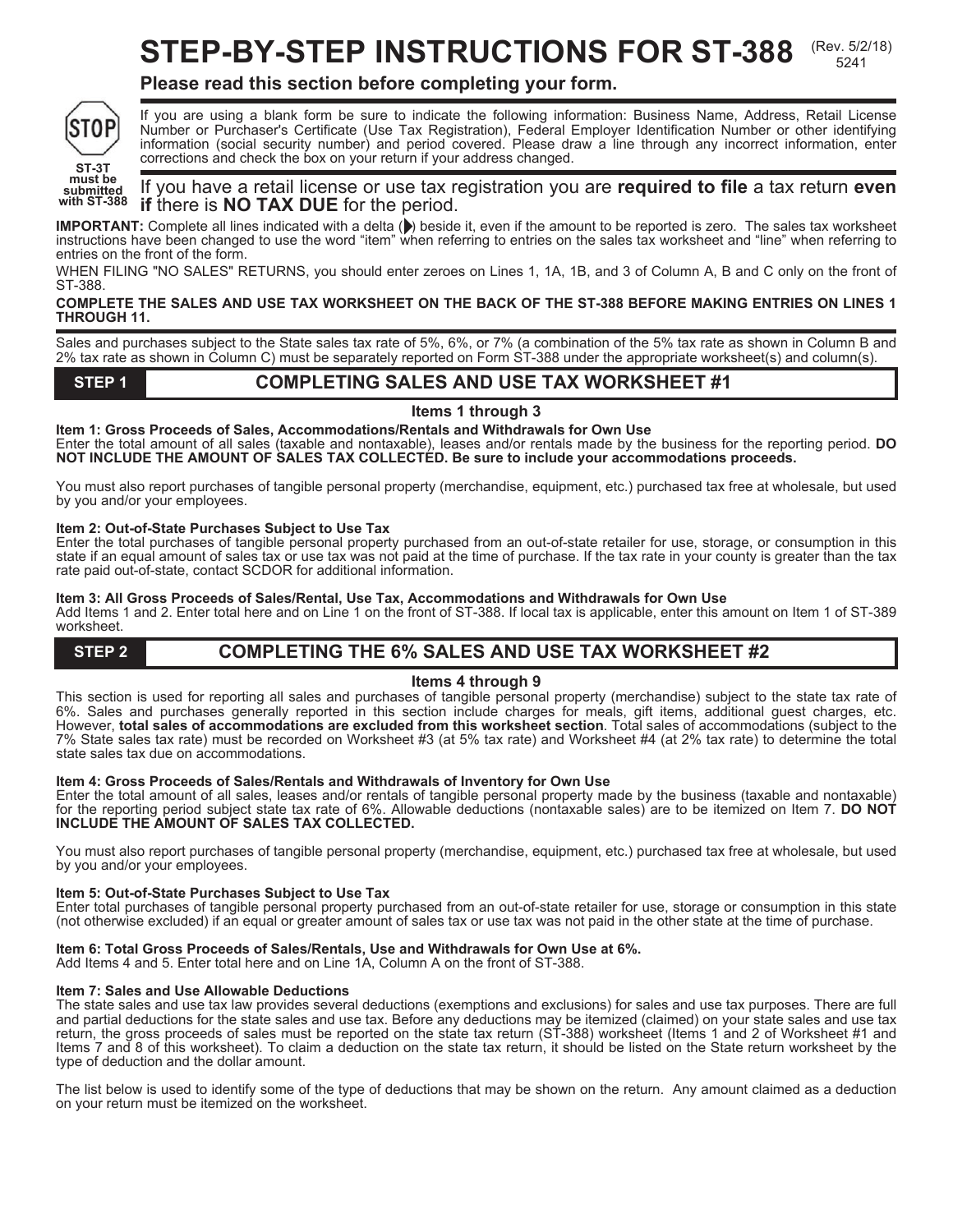Food purchased with food stamps 1% tax reduction for purchases made by individuals age 85 or older **(1% tax reduction does not apply to local tax calculations)**

Note: Sales that are exempt from the state sales and use tax rate are generally exempt from the local tax rate. However, it is important to note that certain amounts itemized as a state sales tax deduction (i.e., on Item 7) and subtracted on (i.e., Item 8) the state tax worksheet (reverse side of ST-388) may be subject to a local tax since the local tax may not specifically provide such an exemption. [For instance: 1% of the state sales tax and use rate for individuals age 85 and older is excluded from the state sales and use tax calculations. Therefore, an amount which is equivalent to 1% of gross proceeds of sales to such an individual is allowed as a deduction from gross proceeds of sales for state sales and use tax purposes. However, the total amount (gross proceeds of sale) of such a sale is subject to all applicable local sales and use taxes since the local taxes have no such exemption.] See ST-389 instructions for additional information if local taxes are applicable.

You are required to maintain records that will support all deductions claimed on this return. **A further explanation of deductions is available by obtaining a copy of the Department's Sales and Use Tax Manual which is located on our website: dor.sc.gov** 

#### **Item 8: Total Amount of Deductions**

Enter total here and on line 2, Column A on front of ST-388.

#### **Item 9: Net Taxable Sales and Purchases**

(Item 6 minus Item 8. Enter total here and on line 3, Column A on front of ST-388.)

#### **STEP 3 COMPLETING THE 5% SALES AND USE TAX WORKSHEET #3 STEP 3**

#### **Items 10 through 13**

**This section is used to report the total charges for rooms, lodging and accommodations subject to the State sales tax rate of 7%.** The gross proceeds from charges for accommodations must be entered on Item 10 of Worksheet #3 (subject to 5% rate) and Item 14 of Worksheet #4 (subject to 2% rate) to properly report sales subject to the 7% State sales tax rate.

#### **Item 10: Gross Proceeds of Sales, Accommodations/Rentals and Withdrawals of inventory for Own Use**

Enter gross proceeds of sales (taxable and nontaxable), leases and/or rentals made by the business for the reporting period here and on Line 1A, Column B on the front of ST-388.. **DO NOT INCLUDE THE AMOUNT OF SALES TAX COLLECTED.**

#### **Item 11: Sales and Use Tax Allowable Deductions**

To claim a deduction relating to sales, the sale transaction must be reported on Items 1 and 2 of Worksheet #1 and Item 10 of this worksheet. Enter the type of deduction (see list below) and the dollar amount of the sale. A partial list of exemptions and exclusions from sales and use tax are identified on instructions to Item 7 of Worksheet #2.

Examples of deductions for Accommodations Tax are listed below:

- Golf packages
- Meeting rooms (used by a person who is not a guest at the hotel)
- Some special promotion packages

**Note:** Remember that even though the transactions above are not subject to accommodations tax, they ARE subject to State Sales Tax and Local Sales Taxes.

- Transient accommodations furnished to the same person for a period of ninety (90) or more consecutive days.
- Accommodations billed directly to the Federal Government.

**Note:** You are required to maintain records that will support all deductions claimed on this return. **A further explanation of deductions is available by obtaining a copy of the Department's Sales and Use Tax Manual which is located on our website: dor.sc.gov** 

**Item 12: Total Amount of Deductions**<br>Enter total here and on line 2, Column B on front of ST-388.

## **Item 13: Net Taxable Sales and Purchases**

(Item 10 minus ltem 12 should agree with Line 3, Column B on front of ST-388.) Enter total here.

## **STEP 4 COMPLETING THE 2% ACCOMMODATIONS TAX WORKSHEET #4**

#### **Items 14 through 17**

#### **Item 14: Gross Proceeds of Sales from Rental of Transient Accommodations**

Enter gross proceeds of sales from the rental of transient accommodations here and on Line 1B, Column C on the front of ST-388.

**Item 15: Sales and Use Tax Allowable Deductions**<br>Enter the type of transaction and the corresponding amount for the deduction.

Examples of deductions for Accommodations Tax are listed below:

- Golf packages
- Meeting rooms (used by a person who is not a guest at the hotel)
- Some special promotion packages

**Note:** Remember that even though the transactions above are not subject to accommodations tax, they ARE subject to State Sales Tax and Local Sales Taxes.

- Transient accommodations furnished to the same person for a period of ninety (90) or more consecutive days.

- Accommodations billed directly to the Federal Government.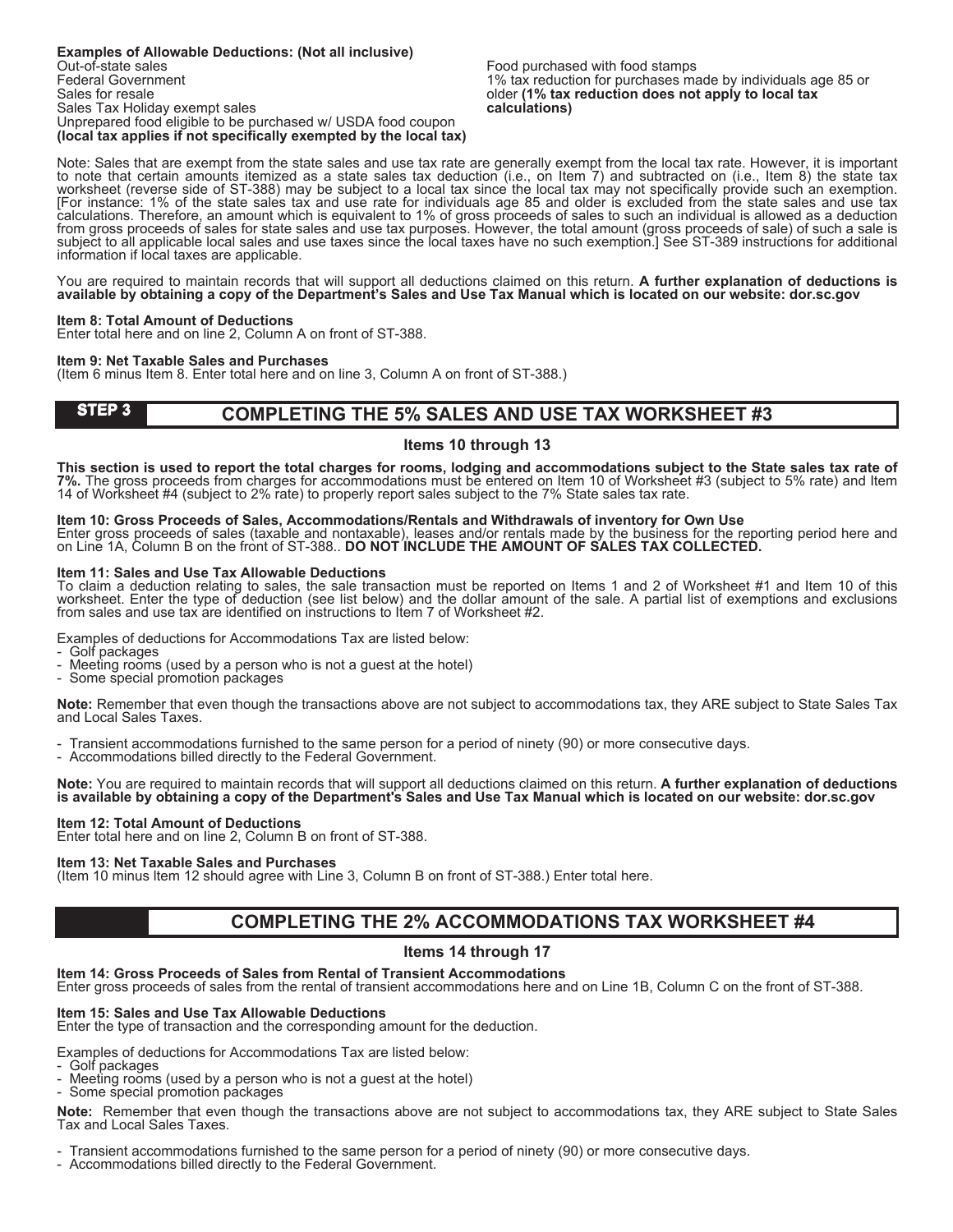Enter total here and on line 2, Column C on front of ST-388.

## **Item 17: Net Sales of Transient Accommodations**

Item 14 minus Item 16 should agree with line 3, Column C on front of ST-388.

#### **STEP 5 TRANSFERRING SALES TAX WORKSHEET INFORMATION TO THE FRONT OF ST-388**

## **Lines 1 through 2**

## **Line 1: Column A, All Gross Proceeds of Sales/Rental, Use Tax, Accommodations and Withdrawals for Own Use**

Enter the total amount of all sales (taxable and nontaxable), leases and/ or rentals made by the business for the reporting period subject to Sales Tax, Use Tax, and Accommodations Tax. Enter the total from Item 3 of your Worksheet #1. Do not include Sales Tax collected in this amount.

## **Line 1A: Column A, Total Gross Proceeds of Sales/Rentals and Withdrawals for Own Use**

Enter the total amount of all sales (taxable and nontaxable) leases and/ or rentals made by the business for the reporting period subject to the 6% tax requirements (Total from Item 6 of Worksheet #2). Do not include charges for accommodations in this total.

## **Line 1A: Column B, Total Gross Proceeds of Sales/Rentals, Accommodations and Withdrawals for Own Use**

Enter the total amount of all sales subject to 5% tax requirements and be sure to include charges for accommodations (Total from Item 10 of Worksheet #3).

#### **Line 1B: Column C, Total Gross Proceeds of Sales from the Rental of Transient Accommodations**  Enter the amount from Item 14 of Worksheet #4 (Reverse side of return).

## **Line 2: Column A, Total Amount of Deductions**

Enter the total amount of deductions from sales worksheet (back of return) to the front of return as follows:

- Item 8 of Worksheet #2 (back of return) to Line 2 of Column A (front of return)
- Item 12 of Worksheet #3 (back of return) to Line 2 of Column B (front of return)
- Item 16 of Worksheet #4 (back of return) to Line 2 of Column C (front of return)

## **STEP 6**

## **CALCULATION OF TAX ON FRONT OF ST-388**

## **Lines 3 through 5**

## **Line 3: Net Taxable Sales and Purchases**

Line 1A of Column A and B minus Line 2, and Line 1B of Column C minus Line 2.

## **Line 4: Tax Due**

Multiply Line 3 amount by the tax rate shown at the head of each column and enter results on Line 4 of correct column. (i.e., Column A equals 6%, B equals 5%, and C equals 2%.)

## **Line 5: Total State Sales, Use, and Accommodations Due** Enter the combined total of Line 4, Columns A, B, and C.

**STEP 7**

## **ENTERING TAX FROM ST-389 TO ST-388**

## **Lines 6 through 7**

**REMINDER: If local taxes are applicable, ST-389 must be completed and attached for all additional taxes. If this section does not apply, go to line 7 of the ST-388.** 

**Line 6: Tax Due from ST-389** Enter total from Column B, line 2, page 5 of 6 of form ST-389.

## **Line 7: Total State and Local Taxes**

Enter total of lines 5 and 6.

## **STEP 8**

## **DETERMINE TOTAL DISCOUNT CLAIMED ON RETURN**

## **Line 8**

## **Line 8: Taxpayer's Discount**

A taxpayer's discount may be claimed for timely filing a sales and use tax return when the taxes due on the return are paid in full and by the due date. **No discount** is allowed if the return or payment is received after the due date. The discount is computed as follows:

- If your total tax liability shown on Line 7 above is less than \$100, the discount rate is 3% (.03) of line 7.
- If your total tax liability shown on Line 7 above is \$100 or more, the discount rate is 2% (.02) of Line 7. Deduct this amount from Line 7.

**Note:** Discounts are not allowed to exceed \$3,000 per taxpayer (for all locations) during any one South Carolina fiscal year, which covers payments made from July 1 through June 30. This includes all returns which become due during this period (returns for June through May). The \$3,000 maximum discount is calculated based on the total taxes due (Sales/Use, Accommodation Tax and Local Taxes) on the return. Taxpayers who file and pay electronically are allowed a \$3,100 maximum discount. When claiming the discount amount allowed on tax return, taxpayer must not claim a discount amount that exceeds the maximum amount allowed. Any discount amount claimed in excess of the maximum amount allowed will be assessed for the difference.